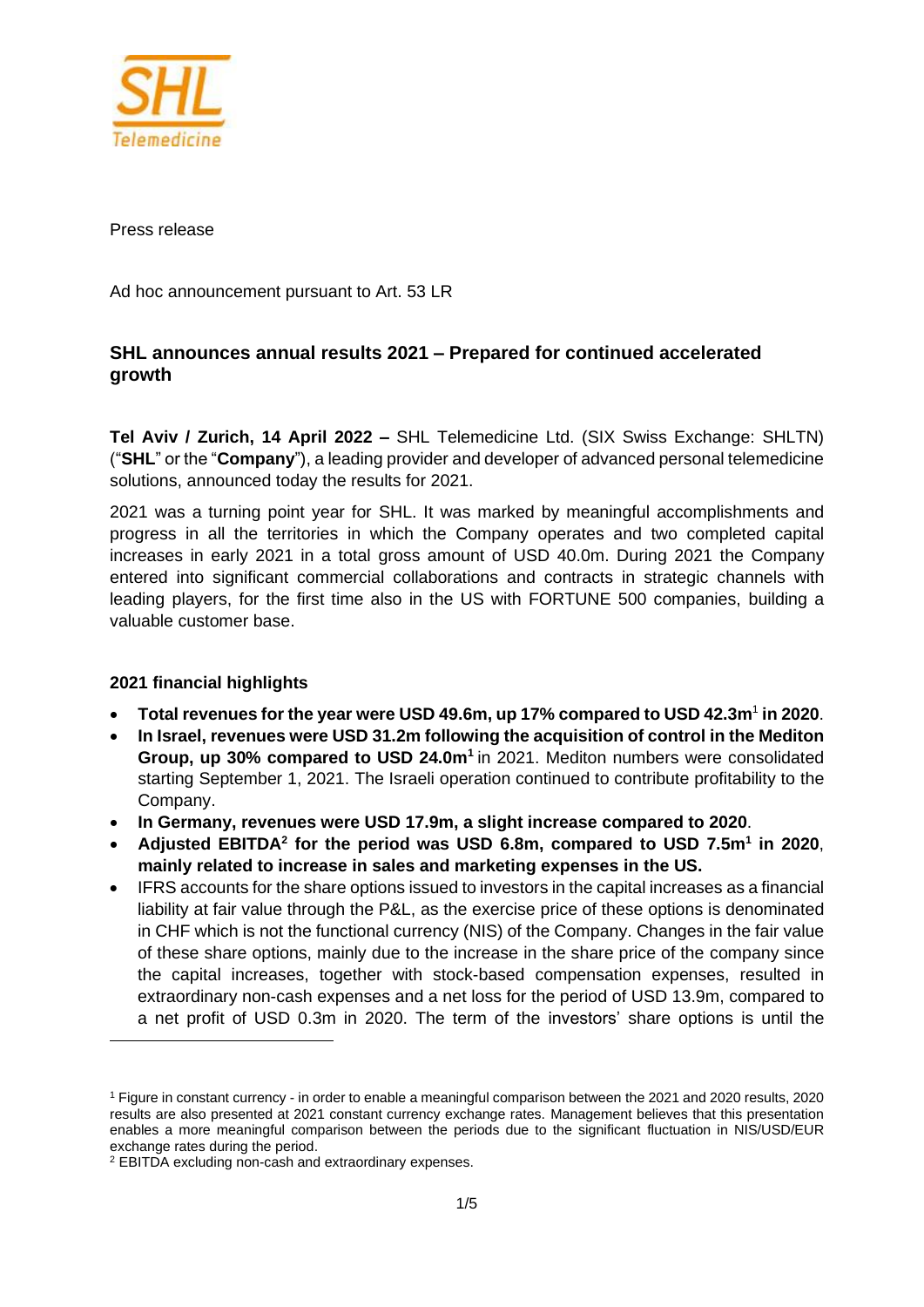

beginning of 2023 and changes in fair value of these share options will continue through the P&L in 2022. The non-cash financial liability will fully convert into equity, upon exercise of the options.

- Increase in inventories of USD 3.1m and investments in supply chain to address anticipated demand for the Company's products, and investment in the activities and R&D, resulted in an operating cash flow<sup>3</sup> of USD 0.2m, compared to an operating cash flow of USD 4.7m in 2020.
- R&D expenses (gross) amounted to USD 4.4m in 2021, compared to USD 2.6<sup>1</sup> in 2020.
- Cash reserves as of 31 December 2021 increased to USD 32.0m, with a long-term loan of USD 17.1m with regards to the Mediton Group acquisition.
- SHL's management expects to grow revenues in 2022 by 30%.
- The Company continues the process of listing to the Nasdaq Stock Exchange which is expected in the coming months.

## **Major developments in all markets**

SHL accomplished significant achievements in all the territories in which it operates, laying the foundations for significant future increase of its activities.

In Israel, the Company accelerated the timeline for growth and completed the accretive acquisition of majority stake in Mediton Group, adding B2B healthcare services to its strong and profitable B2C telemedicine services. The Company expects that the synergies from the acquisition will even double its annual revenues in Israel to USD 57 to 62m within 3 years.

In Germany, following a successful launch phase of the Doctors' Virtual Visits services to BARMER health insurance company, one of the top leading public health insurance companies in Germany covering about 9 million insured lives, BARMER announced the availability of the Doctors' Virtual Visit service to all of its insureds' in Germany.

Also, in January 2021 the company closed on the acquisition of Jumedi GmbH, a developer of digital health technologies, which strengthens the German business capabilities and positions it at a higher competitive level in the rapidly growing telemedicine market in Germany.

The Company was awarded several new multi-year contracts during 2021, including chronic disease telehealth contracts, following a loss of a chronic disease telehealth contract with a different health insurance customer at the beginning of 2021.

<sup>&</sup>lt;sup>3</sup> Cash provided from operating activities net of purchase of property and equipment and investments in intangible assets.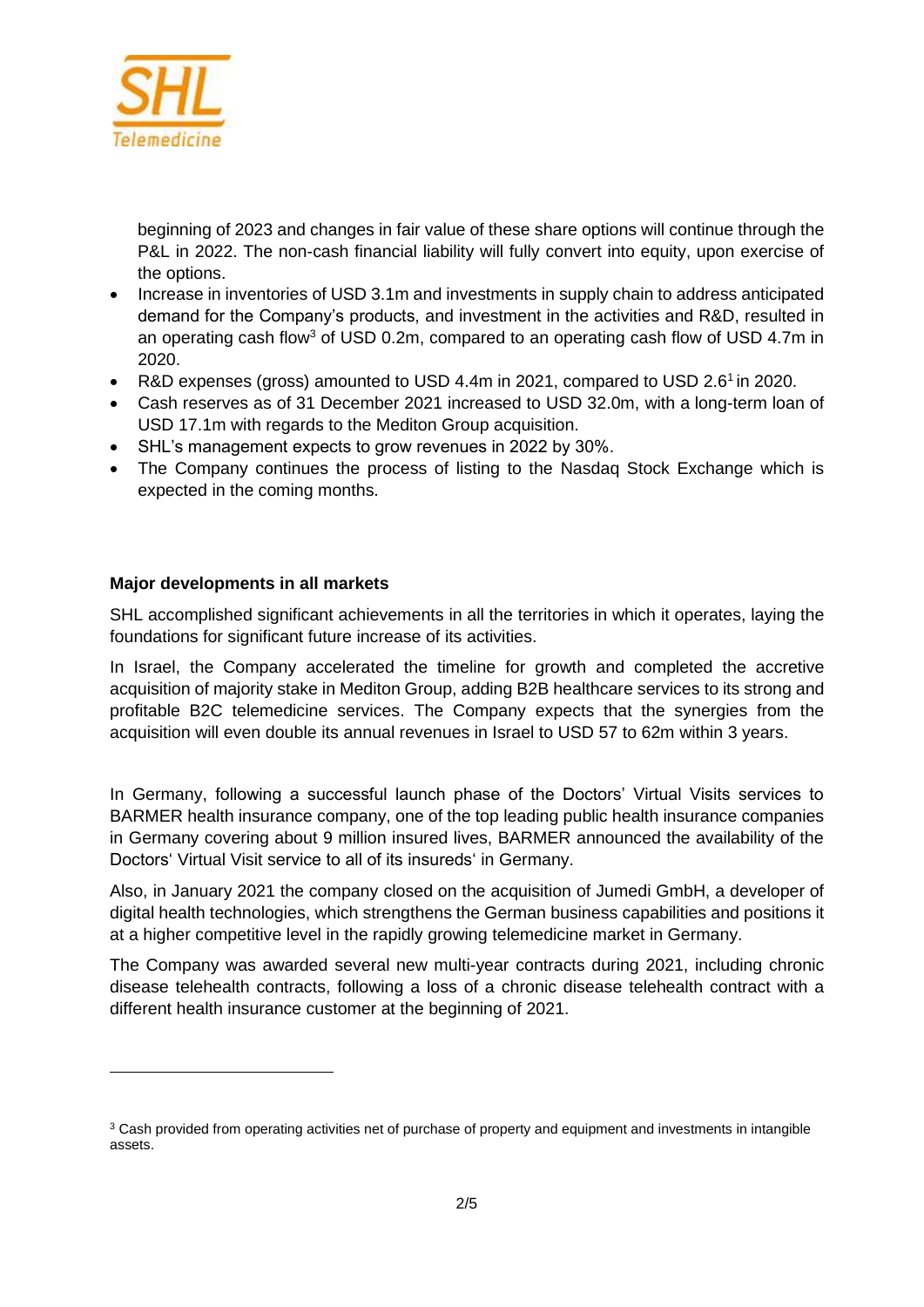

In the US, the Company entered material commercial collaborations and contracts in strategic channels with leading players, such as Mayo Clinic, a US and global tier one health system, and CVS Pharmacy, a leading health solution Fortune 500 company with over 1,200 retail clinics and 10,000 pharmacies (more than 85% of Americans live within 10 miles of a CVS retail health location), expanding the use of the SmartHeart™ 12 Lead ECG technology to many different and very significant use cases in the market.

The process with the US Food and Drug Administration (FDA) for Over-the-Counter (OTC) use of SmartHeart™ full 12 Lead ECG is ongoing, goal of which is to receive FDA's clearance to market SmartHeart™ directly to consumers, representing an exceptional growth opportunity for SHL in the US market.

Yariv Alroy, Chairman of SHL, said: "The continued change to the way healthcare services are provided and consumed drives the adaption of telemedicine as standard of care and the accelerated growth of the company's activities. SHL is well positioned in terms of knowledge, technology, operations, roadmap and attractive proven B2C and B2B business models, the combination of which addresses many needs of the different stakeholders in the healthcare industry. All these developments will lead to a significant increase of the company's activities. The company is also in the midst of preparing for its parallel Nasdaq Stock Exchange listing which is expected to be launched in the coming months."

Erez Nachtomy, CEO of SHL, said: "We are very pleased with the progress made in all our territories, especially with the significant accomplishments in the US market, where we are ahead of our plans. We continue to invest in our SmartHeart™ technology and in growing our activities while keeping our profitability. The foundations that we laid in 2021 will lead to a significant increase in the scope of our activity, in all the territories in which the company operates, and enable significant creation of value for the future. We expect to grow organically in 2022 and to expand our presence in the US, and continue looking at potential take-over targets."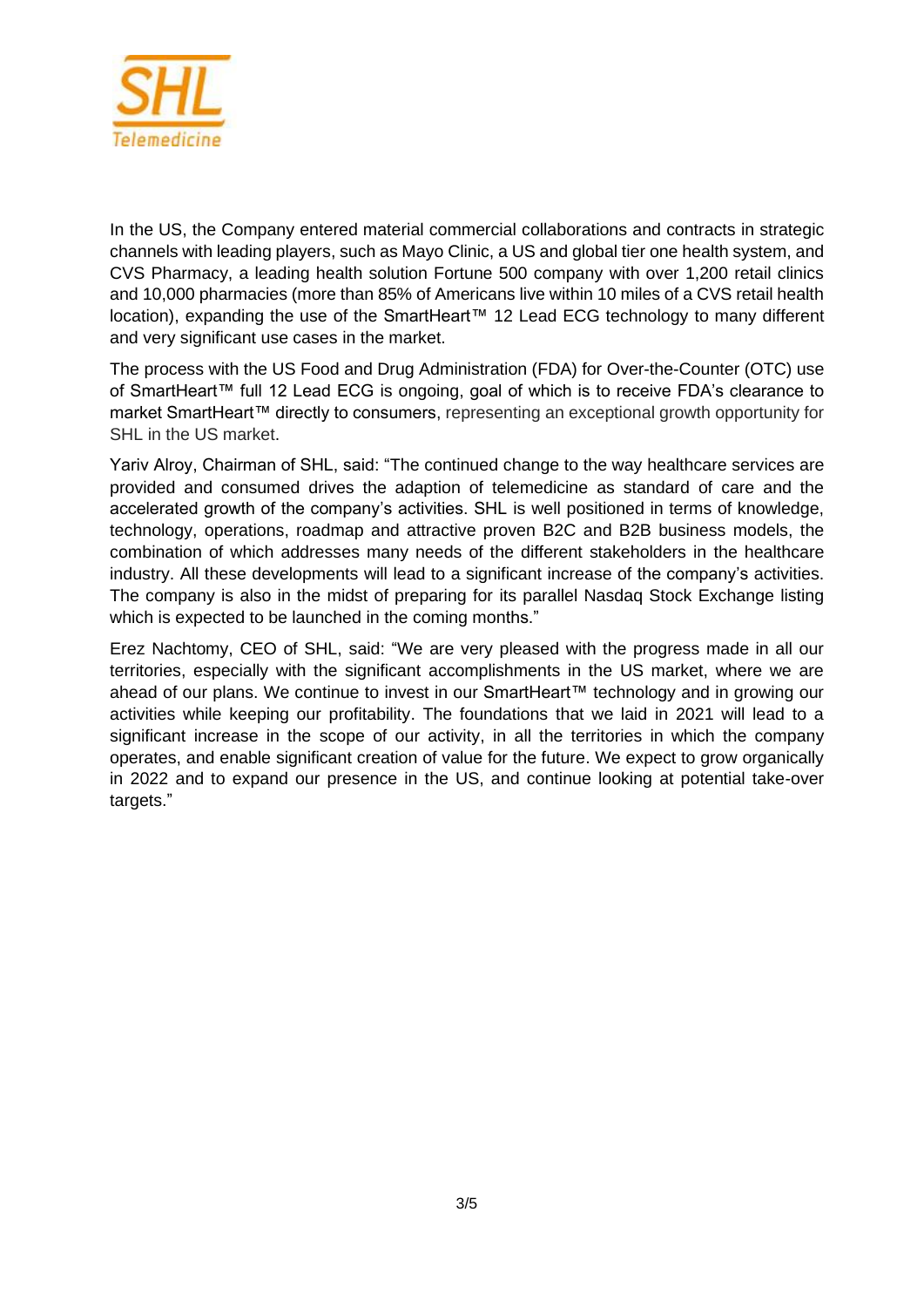

## **Key figures (as reported):**

| in USD million (except per share amounts) | 2021   | 2020 | % change  |
|-------------------------------------------|--------|------|-----------|
| Revenues for the year                     | 49.6   | 40.2 | 23.4%     |
| <b>Revenues</b>                           |        |      |           |
| Revenues                                  |        |      |           |
| Germany                                   | 17.9   | 17.0 | 5.3%      |
| <b>Israel</b>                             | 31.2   | 22.5 | 38.5%     |
| Other                                     | 0.4    | 0.6  | (27.5%)   |
| EBIT / (LBIT)                             | (0.5)  | 0.4  | n.a.      |
| <b>EBITDA</b>                             | 5.0    | 5.4  | $(6.8\%)$ |
| Net profit (loss)                         | (13.9) | 0.3  | n.a.      |
| <b>EPS</b>                                | (0.99) | 0.03 | n.a.      |
| Net cash from operating activities        | 0.2    | 4.7  | n.a.      |

## Adjusted<sup>4</sup> key figures (in constant currency<sup>5</sup>):

| in USD million         | 2021 | 2020 | % change   |
|------------------------|------|------|------------|
| Revenues for the year  | 49.6 | 42.3 | 17.2%      |
| Revenues for the year  |      |      |            |
| Germany<br>$\bullet$   | 17.9 | 17.7 | 1.4%       |
| Israel<br>$\bullet$    | 31.2 | 24.0 | 29.9%      |
| Other<br>٠             | 0.4  | 0.6  | (27.5%)    |
| <b>Adjusted EBIT</b>   | 1.3  | 2.3  | $(41.9\%)$ |
| <b>Adjusted EBITDA</b> | 6.8  | 7.5  | $(9.2\%)$  |

The consolidated financial statements and the Annual Report 2021 are available on: [www.shl-telemedicine.com/reports](http://www.shl-telemedicine.com/reports)

#### **Conference Call at 10:00 am CET**

<sup>4</sup> EBITDA excluding non-cash and extraordinary expenses.

<sup>5</sup> Constant currency - in order to enable meaningful comparison between 2021 and 2020 results, 2020 results are also presented at 2021 constant currency exchange rates. Management believes that this presentation enables a more meaningful comparison between the periods due to the significant fluctuation in NIS/USD/EUR exchange rates during the period.